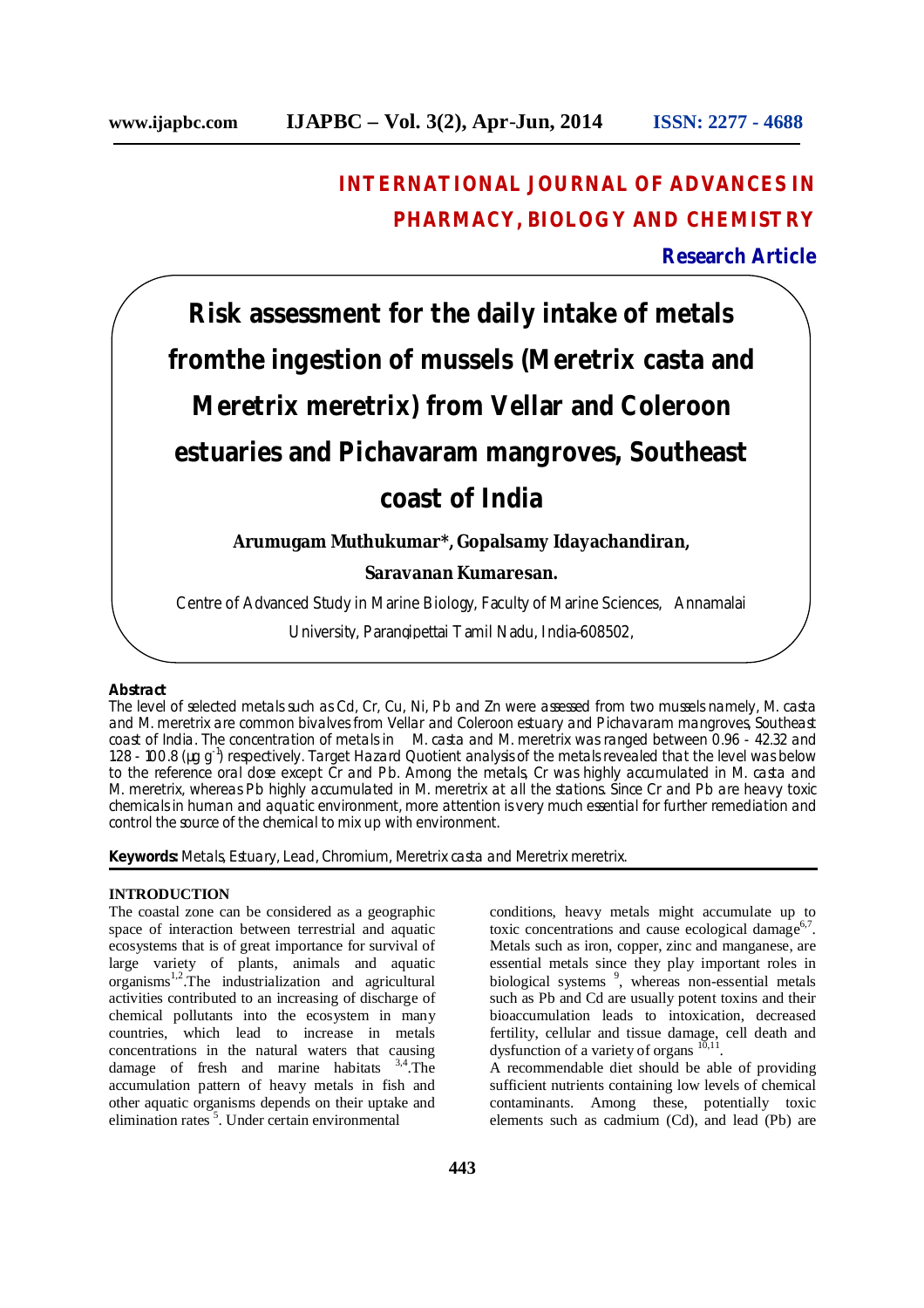widely distributed into the environment  $^{12, 13, 14}$ . In recent years, concern on dietary intake of organic and inorganic environmental pollutants has notably increased 15,16,17,18, 19,20 . Biomonitors, especially shellfish have been extensively used to examine trace metal contamination in coastal systems and to reveal the bioavailability of contaminants, as exemplified by the global "mussel watch" program  $21,22,23$ . The wide use of shellfish reflects not only the high capacity of these organisms to bioaccumulation of organic and inorganic contaminants and their widespread distribution, but also their importance, because shellfish represent an important source of protein for coastal communities. It has been estimated, for instance, that over 90% of human health exposure to several contaminants occurs through diet primarily seafood and meat  $24,25$ .

Segments of the human population with increased exposure risk include consumers of commercially harvested shellfish, recreational and subsistence fishers and subsistence shellfish consumers, not to mention the children whose diet is based on harvested shellfish. Biomonitors which are taxonomically closely related may preferentially accumulate different metals as well as different species of the same metal in the aquatic environment <sup>26</sup>. Data interpretation, however, should give similar information for different species, if it is compared to what is typical for each species  $27$ . In addition, as metal concentrations are expressed in µg per g body weight and biomass of a biomonitoring can influence its final metal concentration due to tissue  $28$ . In view of that, the present study was aimed to obtain information on heavy metal concentrations in bivalves and to compare total metal content at different stations along southeast coast of India. In addition, risk assessment due to heavy metals in bivalves was also been investigated.

## **MATERIALS AND METHODS Study area**

#### **Vellar and Coleroon estuarine ecosystem**

The study has been conducted in Vellar (Lat. 11° 48' N; Long. 79° 76' E) and Coleroon estuaries (Lat. 11°25'N; Long. 79°48'E) selecting salinity gradient zones. Estuaries serve as both pollution sources for the coastal sea and marginal filter to the polluted runoff from the river drainage basin  $^{29}$ . (Fig.1).

## **Pichavaram mangrove ecosystem**

The Pichavaram mangrove ecosystem(Lat. 11° 26' N: Long. 79° 77' E) in Tamil Nadu coast is very important in terms of ecological point of view and it is formed out of the network of channels and adjoining creeks through the estuaries of Vellar and

Coleroon. This ecosystem fringed with variety of mangrove plants, mud flat shrubs which serve as significant breeding ground for number of marine and brackish water organisms (Fig.1).

#### **Sampling methods**

The bivalves were collected in April 2013 from Vellar and Coleroon estuary and Pichavaram mangrove ecosystem. About 20 individuals of each species at each location were collected to prepare a pooled sample to reduce individual variations in heavy metal concentrations. Further, the edible part of the meat from samples were carefully removed by shelling the bivalves with a plastic knife, dried and ground well to obtain fine powder before analysis.

#### **Heavy Metals Analysis**

The analysis of metals was done by following the method proposed by Walting<sup>[30]</sup>. Briefly, two sets of one gram of the dried bivalves such as spiking with known concentration metals and without spiking were taken in a beaker and 20 ml of conc.  $HNO<sub>3</sub>$  was added and kept for 24 hrs. Then the sample was evaporated to dry on a hot plate at 120 °C, subsequently 20 ml of 4:1 ratio of nitric acid and perchloric acid mixture was added and the residue was allowed to dry completely and cooled. After that, 10 ml of 10% nitric acid was added and transferred to a 20 ml polytop vial and allowed this mixture to settle the residue for 2 hrs. The supernatant was filtered by using cotton and the filtrate was used for metal analysis by ICP-OES (Perkin Elmer, Optima 2100DV) and quantified against known standards.

#### **RESULT AND DISCUSSION**

Heavy metals such as Cu, Zn, Fe and Zn are essential for human; however, these metals may be harmful to human health if their concentration in foods exceeds the limit. Therefore, many national / international organizations worldwide (including WHO, FAO, USEPA, FSANZ, ANZFA, IEFS) set tolerable dietary intake (TDI) limits for the metals depending on body weight and age of the consumers. In the present study, the concentration of heavy metals (Cd, Cu, Cr, Ni, Pb and Zn) in bivalves is presented in Table.1 and 2. Among the metals analyzed, lead (Pb) and cadmium (Cd) were classified as chemical hazards  $31, 32, 33$ .

Traces of cadmium were detected in bivalves, the highest concentration was found in *M. meretrix*  $(2.52 \mu g g^{-1})$  of Coleroon estuary followed by low level detected in *M. casta*  $(0.96 \mu g g^{-1})$  from Vellar estuary. The threshold level for acute cadmium toxicity would appear to be a total ingestion of 3–15 mg. Severe toxic symptoms are reported to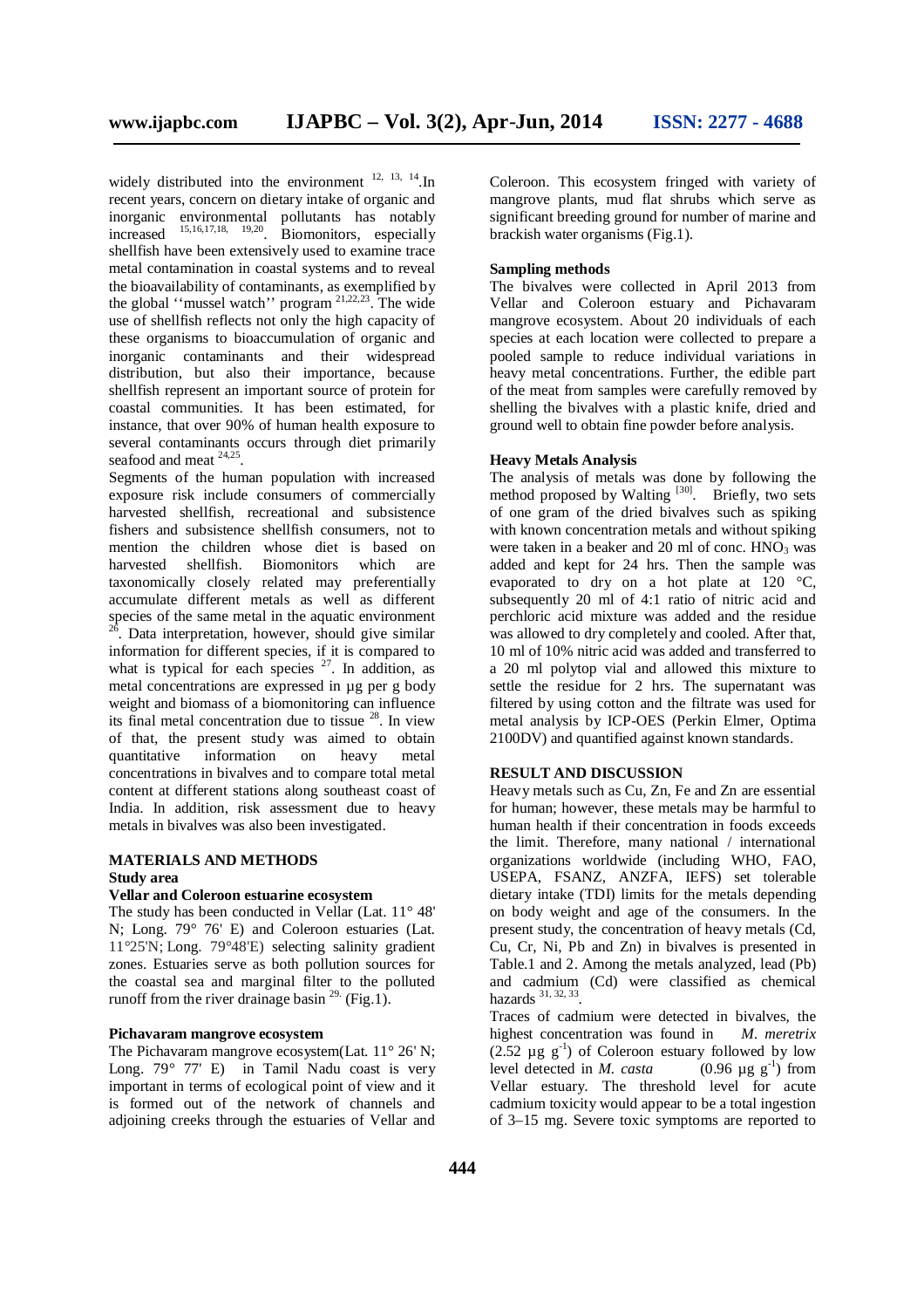occur with ingestions of 10–326 mg. Fatal ingestions of Cd, producing shock and acute renal failure, occur by ingestions exceeding  $350 \text{ mg}^{34}$ . The concentration of Cd in all collected bivalve species was lower than that of reported by Hamed and Emara <sup>35</sup> and de Mora et al. <sup>36</sup> . However, the reported Cd concentrations in this study are comparable with that of detected level by Sankar et al.<sup>37</sup>.

Copper is an essential part of several enzymes and it is necessary for the synthesis of hemoglobin  $38$ . In the present study, concentrations of Cu were higher  $(57.68 \mu g g<sup>-1</sup>$  dry weight) in *M. meretrix* from Vellar estuary and lowest were reported  $(36.92 \text{ µg g}^{-1} \text{ dry})$ weight) in *M. casta* collected from Pichavaram mangroves. However, concentrations of Cu in all collected samples were much lower than that recorded by Usero et al.<sup>2</sup> in southern Spain  $(9.2-90)$  $\mu$ g g<sup>-1</sup> dry weight) and De Mora et al.<sup>36</sup> in Gulf of Oman  $(60.9 - 210 \text{ µg g}^{-1} \text{ dry weight})$ . The concentrations of Cu in both the bivalves from Vellar and Coleroon estuary were above the toxic  $\text{limit}^{31}$  (30  $\mu$ g  $g^{-1}$ ) which is due to discharges mixed with wastewater of industry, agriculture and sewage.

Chromium is among a group of hazardous metals notified by the  $\text{USFDA}^{39}$ . It has been estimated that the average daily human requires of chromium is 1µg<sup>40</sup> and deficiency of chromium results in impaired growth and disturbances in glucose, lipid, and protein metabolism $41$ . In the present study, levels of Cr in both bivalves of all the stations were fluctuated between 38.12 and 100.8  $\mu$ g g<sup>-1</sup> dry weight and highest concentration of Cr  $(100.8 \text{ µg g}^{-1})$  was detected in *M. meretrix* at Coleroon estuary. The concentrations of Cr reported from the present study were comparable with that of reported by De Mora et al.<sup>36</sup> and Cr level reported was relatively higher than the permissible level (13  $\mu$ g g<sup>-1</sup>) recommended by  $FDA^{33}$ .

The essential function of nickel (Ni), for example, in enzymes such as urease and hydrogenase, in most plants and some microorganisms is well-known. On the other hand, nickel isa carcinogenic metal and over exposure to it can cause decreased body weight, heart and liver damage and skin irritation<sup>42</sup>. The Ni concentration reported in the present study exhibited wide variation where the higher concentration was detected at 21.52 to 50.86  $\mu$ g g<sup>-1</sup> dry weight, while the lower in M. *casta* of Pichavaram mangrove (21.52  $\mu$ g g<sup>-1</sup> dry weight) and higher (50.86  $\mu$ g g<sup>-1</sup> dry weight) in *M. meretrix* of vellar estuary. The results of the present study reveals that the nickel concentrations are relatively lower than that of reported by Usero et al.<sup>2</sup> in southern Spain (66.0 -92.0  $\mu$ g g<sup>-1</sup> dry weight) but higher than that of Siva perumal et al.<sup>43</sup> (0 - 0.89  $\mu$ g g<sup>-1</sup> dry weight).

Lead is the second element (after arsenic) on the top 20 list of the most poisoning heavy metals and its target organs are bones, brain, blood, kidneys, reproductive and cardiovascular systems, and thyroid gland <sup>44</sup> . In humans, the main target organ is the central nervous system, particularly young children. An inversely proportional relationship has been demonstrated between blood lead concentrations and intelligence quotient scores. In adults, lead affects the kidneys (increased prevalence of chronic kidney disease) and the cardiovascular system (high systolic blood pressure). The results of the present study evidenced that the accumulation of lead in both mussels fluctuated between 20.36  $\mu$ g g<sup>-1</sup> dry weight and  $43.48 \mu g g^{-1}$  dry weight in *M. meretrix* at coleroon estuary and pichavaram mangroves respectively. The concentration of Pb reported was comparable (0.48–1.18, 0.12–1.09, 0.01–1.18, 0.44– 0.67  $\mu$ g g<sup>-1</sup> dry weight) with those reported by Favretto et al.  $45$ ; Majori et al.  $46$ ; Widdows et al.  $47$ ; Conti and Cecchetti<sup>50</sup> respectively and lower than that of reported by Usero et al.<sup>2</sup> in southern Spain  $(0.74 1.92 \mu$ g g<sup>-1</sup> dry weight).

High levels of zinc cause pancreatitis, anemia, muscle pain, and acute renal failure [48]. The level of Zn reported in both mussels were ranged between 34.92 and 78.8  $\mu$ g g<sup>-1</sup> dry weight and lowest in *M*. *casta* at Vellar estuary and highest in *M. meretrix* at Coleroon estuary. The concentration of Zn reported in this study was comparable with those reported by Hamed and Emara<sup>33</sup> (2006) (56.5–191.4 µg  $g^{-1}$  dry weight) in Red Sea and Campanella et al.<sup>49</sup> (5–31  $\mu$ g g<sup>-1</sup> dry weight) and relatively lower than that of reported by Widdows et al.<sup>[47]</sup> (82–185 µg  $g^{-1}$  dry weight) and Conti and Cecchetti<sup>50</sup> (98–152  $\mu$ g g<sup>1</sup> dry weight).

#### **Risk-based consumption limits**

Risk factors were calculated according to the guideline of the United State Environmental Protection Agency (US-EPA). Additionally, based on the US-EPA Guidance<sup>51, 54</sup> ingestion doses are equal to the adsorbed contaminant dose and that cooking has no effect on the contaminants<sup>52</sup>. Target hazard quotient (THQ) indicated the ratio between exposure and the reference dose, and calculations were made using the standard assumption for an integrate US-EPA risk analysis. The agency's preferred toxicity values for evaluating the  $RfD<sub>o</sub>$  for non-carcinogenic effects resulting from exposure in this risk assessment was provided in the EPA's Integrated Risk Information System (IRIS) and Health Effects Assessment (HEAST) and Health Canada<sup>51,53,54</sup> were reported in Table.3 and 4.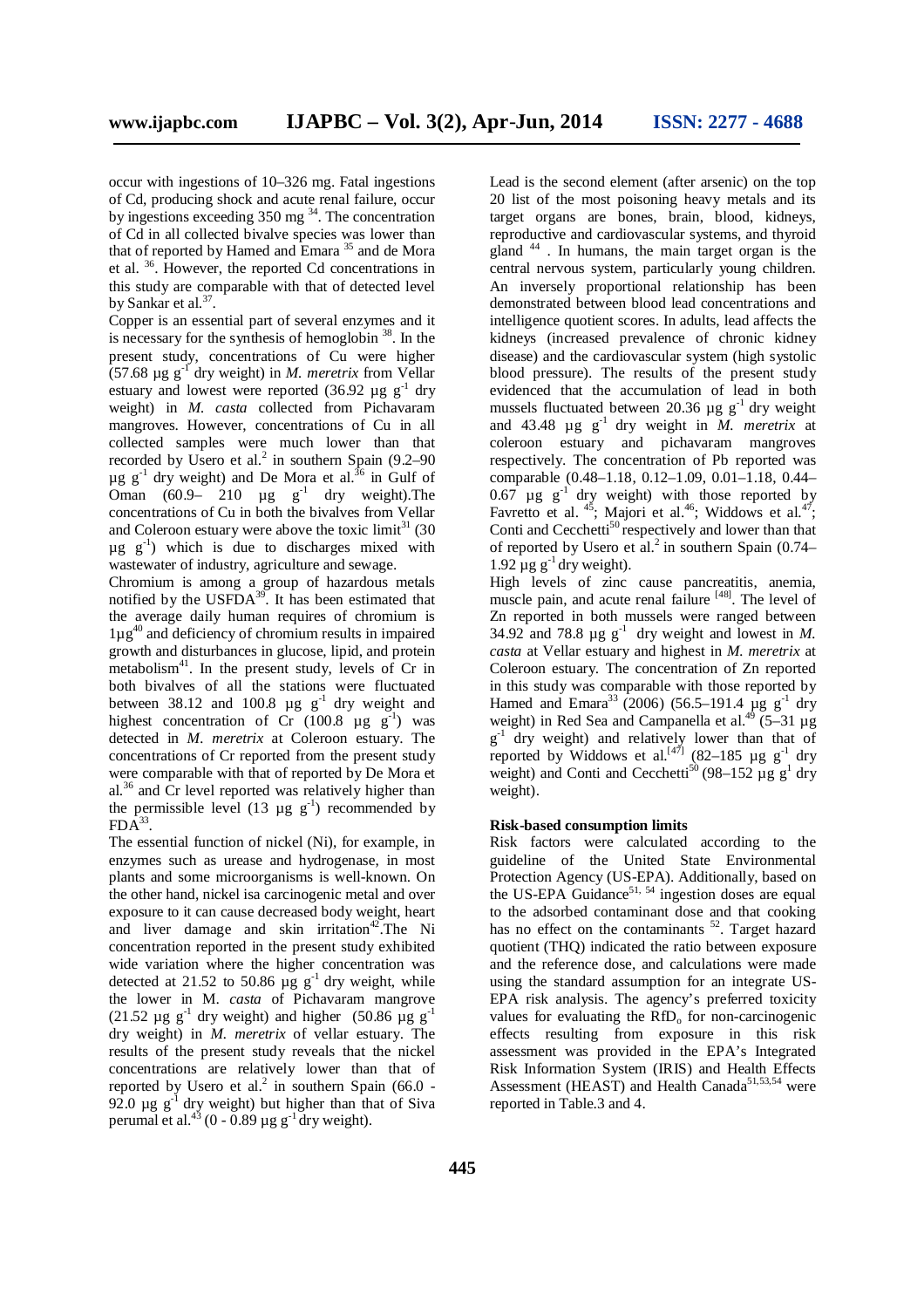#### **Estimated Daily Intake (EDI)**  $=$  **IR**  $\times$  **C**  $\times$  **EF**  $\times$  **ED** / **BW**  $\times$  **AT**

 $EDI = Estimated Daily Intake (mg kg<sup>-1</sup> day<sup>-1</sup>)$ IR = Ingestion rate (kg day<sup>-1)</sup>; (International adults: 8.01g)  $C_{\text{tis}} = \text{Con.c (mg kg}^{-1}$  wet weight) of the investigated chemical pollutants in bivalve tissues  $EF = Exposure frequency (days year<sup>-1</sup>);$  350 days year -1 for Non carcinogenic effects  $ED = Exposure duration (Years);$  30 year for Non carcinogenic effects  $BW = Body weight (kg); 70kg$  $AT =$  Average weight of exposure days;

 $365 \times 30$  for Non-carcinogenic effects

As the (RfDo) is a threshold dose or intake, which is conservatively chosen so that if the estimated intake is less than the reference oral dose  $(HQ < 0.1)$ , there is almost no possibility of an adverse health effect. However if the intake exceeds the reference dose  $(HQ > 0.1)$ , this does not indicate an adverse health effect is expected, only that a conservative reference oral dose  $(RfD<sub>o</sub>)$  is exceeded that was mentioned in Table.5 and 6.

 $THO = EDI/ RfD<sub>o</sub>$ 

THQ = Target Hazard Quotient

 $EDI = Estimated Daily Intake (mg kg<sup>-1</sup> day<sup>-1</sup>)$ 

 $RfD<sub>o</sub> =$  Oral reference Dose for

Non- carcinogenic Toxicity value

 $(\text{mg kg}^{-1} \text{ day}^{-1})$ 

#### **CONCLUSION**

The THQ conducted on the metals assessed from bivalves such as *M. casta* and *M. meretrix* from Vellar and Coleroon estuary and Pichavaram mangroves of southeast coast of India was highlighted two major problems: (i) the first problem was related to the scarcity of information on metal concentrations in marine organisms of the selected study animals, and thus no integrated and updated database was available. (ii) The second problem was related to the effects and guidelines and on-site ecotoxicological data were not available meanwhile. In spite of these limitations, the adopted approach in the present study highlighted that no adverse ecological and human health effects are associated with the exposure to metals and thus, a further detailed investigation based on site specific studies would be greatly required in the region, there are no emission inventories of sources or release of inorganic pollutants in the environment, or any official data on stockpiles and disposal. In order to determine and control the sources of the observed contaminants of potential concern, intense localized sampling and analysis of effluents and runoff patterns are very much needed is the specific area.

#### **ACKNOWLEDGMENTS**

The authors are thankful to the authorities of Annamalai University for facilities provided, University Grants Commission and Ministry of Earth Sciences, Govt of India for the financial assistance.



**Fig 1: Map showing the sampling sites of Vellar estuary, Coleroon estuary and Pichavaram mangroves.**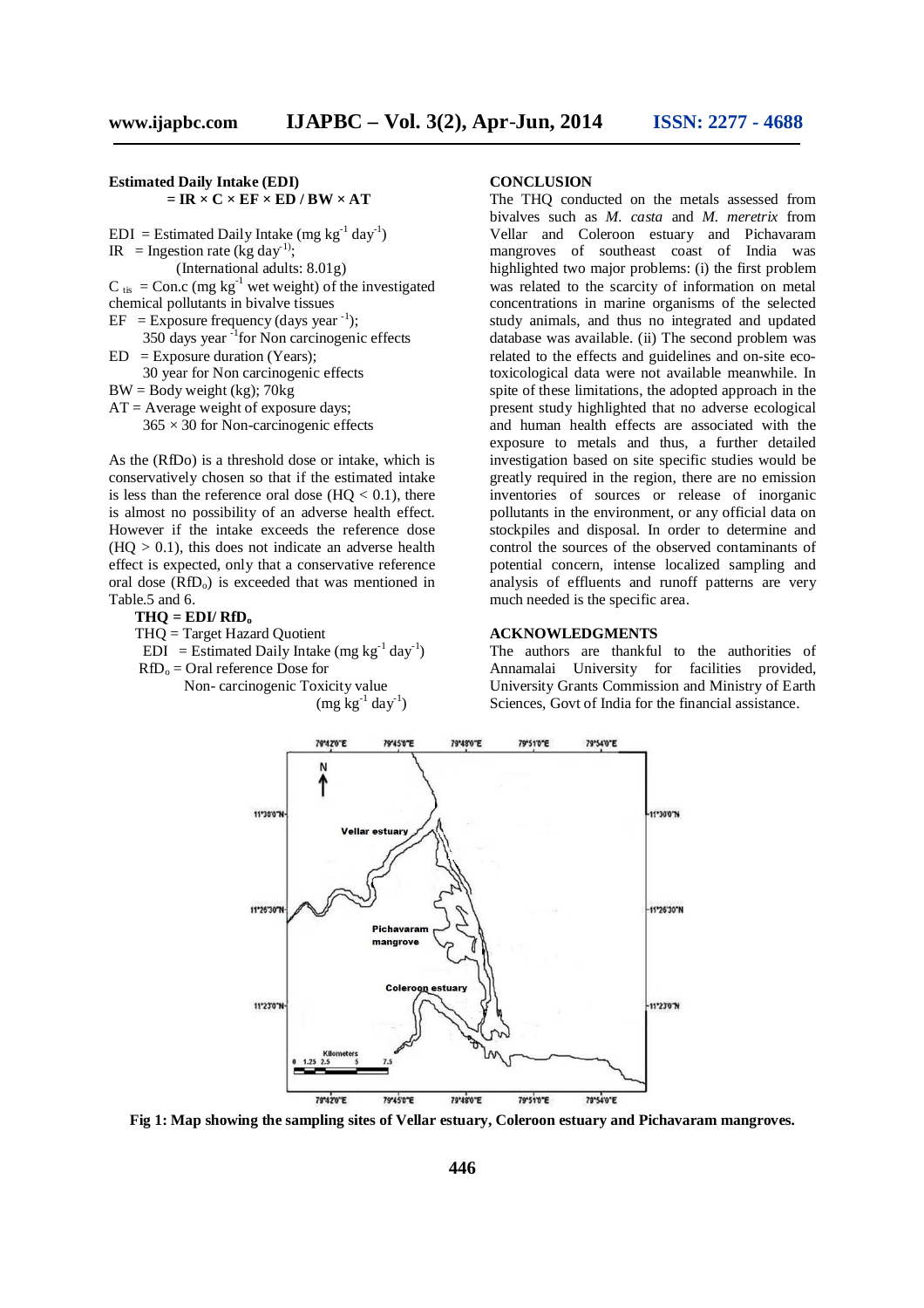|                         |      | Meretrix casta |       |       |       |       |  |  |  |
|-------------------------|------|----------------|-------|-------|-------|-------|--|--|--|
| <b>Stations</b>         | Cd   | Сr             | Cп    | Ni    | Ph    | Zn    |  |  |  |
| Vellar estuary          | 0.96 | 41.64          | 41.64 | 23.28 | 20.44 | 34.92 |  |  |  |
| Pichavaram mangrove     | 1.12 | 38.12          | 36.92 | 21.52 | 21.48 | 36.24 |  |  |  |
| <b>Coleroon estuary</b> | 1.16 | 42.32          | 38.28 | 24.08 | 20.36 | 36.32 |  |  |  |
| Max                     | 1.16 | 42.32          | 41.64 | 24.08 | 21.48 | 36.32 |  |  |  |
| Min                     | 0.96 | 38.12          | 36.92 | 21.52 | 20.36 | 34.92 |  |  |  |
| Mean                    | 1.08 | 40.69          | 38.95 | 22.96 | 20.76 | 35.83 |  |  |  |

**Table.1. Concentration (µg g-1 ) of heavy metals in** *M. casta*

## **Table.2. Concentration (µg g-1 ) of heavy metals in** *M. meretrix*

| <b>Stations</b>         | Cd   | $C_{r}$ | Cu     | Ni    | Ph    | Zn    |
|-------------------------|------|---------|--------|-------|-------|-------|
| <b>Vellar estuary</b>   | 2.28 | 98.36   | 57.68  | 50.86 | 42    | 70.36 |
| Pichavaram mangrove     | 1.28 | 57.2    | 48.04  | 34.88 | 43.48 | 60.84 |
| <b>Coleroon estuary</b> | 2.52 | 100.8   | 52.608 | 46.16 | 39.8  | 78.8  |
| Max                     | 2.52 | 100.8   | 57.68  | 50.86 | 43.48 | 78.8  |
| Min                     | 1.28 | 57.2    | 48.04  | 34.88 | 39.8  | 60.84 |
| Mean                    | 2.03 | 85.45   | 52.78  | 43.97 | 41.76 | 70.00 |

## **Table.3. Estimated daily intake (CDI mg kg-1 day-1 ) of heavy metals in** *M. casta*

| <b>Stations</b>                 | <b>Metals</b> | Cd       | Сr       | Cu       | Ni       | Ph       | Zn       |
|---------------------------------|---------------|----------|----------|----------|----------|----------|----------|
| Vellar estuary                  |               | 0.000105 | 0.004569 | 0.004569 | 0.002554 | 0.002243 | 0.003832 |
| Pichavaram mangrove             |               | 0.000123 | 0.004183 | 0.004051 | 0.002361 | 0.002357 | 0.003976 |
| <b>Coleroon estuary</b>         |               | 0.000127 | 0.004644 | 0.0042   | 0.002642 | 0.002234 | 0.003985 |
| Max                             |               | 0.000127 | 0.004644 | 0.004569 | 0.002642 | 0.002357 | 0.003985 |
| Min                             |               | 0.000105 | 0.004183 | 0.004051 | 0.002361 | 0.002234 | 0.003832 |
| Mean                            |               | 0.000119 | 0.004465 | 0.004273 | 0.002519 | 0.002278 | 0.003931 |
| RfD oral $(mg kg^{-1}day^{-1})$ |               | 0.001    | 0.003    | 0.04     | 0.02     | 0.0036   | 0.3      |

## **Table.4. Estimated daily intake (CDI mg kg-1 day-1 ) of heavy metals in** *M. mereterix*

| <b>Stations</b>    | <b>Metals</b>     | Cd       | Cr       | <b>Cu</b> | Ni       | Pb       | Zn       |
|--------------------|-------------------|----------|----------|-----------|----------|----------|----------|
| Vellar estuarv     |                   | 0.00025  | 0.010793 | 0.006329  | 0.005581 | 0.004608 | 0.00772  |
| Pichvaram mangrove |                   | 0.00014  | 0.006276 | 0.005271  | 0.003827 | 0.004771 | 0.006676 |
| Coleroon estuary   |                   | 0.000277 | 0.01106  | 0.005772  | 0.005065 | 0.004367 | 0.008646 |
| Max                |                   | 0.000277 | 0.01106  | 0.006329  | 0.005581 | 0.004771 | 0.008646 |
| Min                |                   | 0.00014  | 0.006276 | 0.005271  | 0.003827 | 0.004367 | 0.006676 |
| Mean               |                   | 0.000222 | 0.009376 | 0.005791  | 0.004824 | 0.004582 | 0.007681 |
| <b>RfD</b> oral    | $(mg kg-1 day-1)$ | 0.001    | 0.003    | 0.04      | 0.02     | 0.0036   | 0.02     |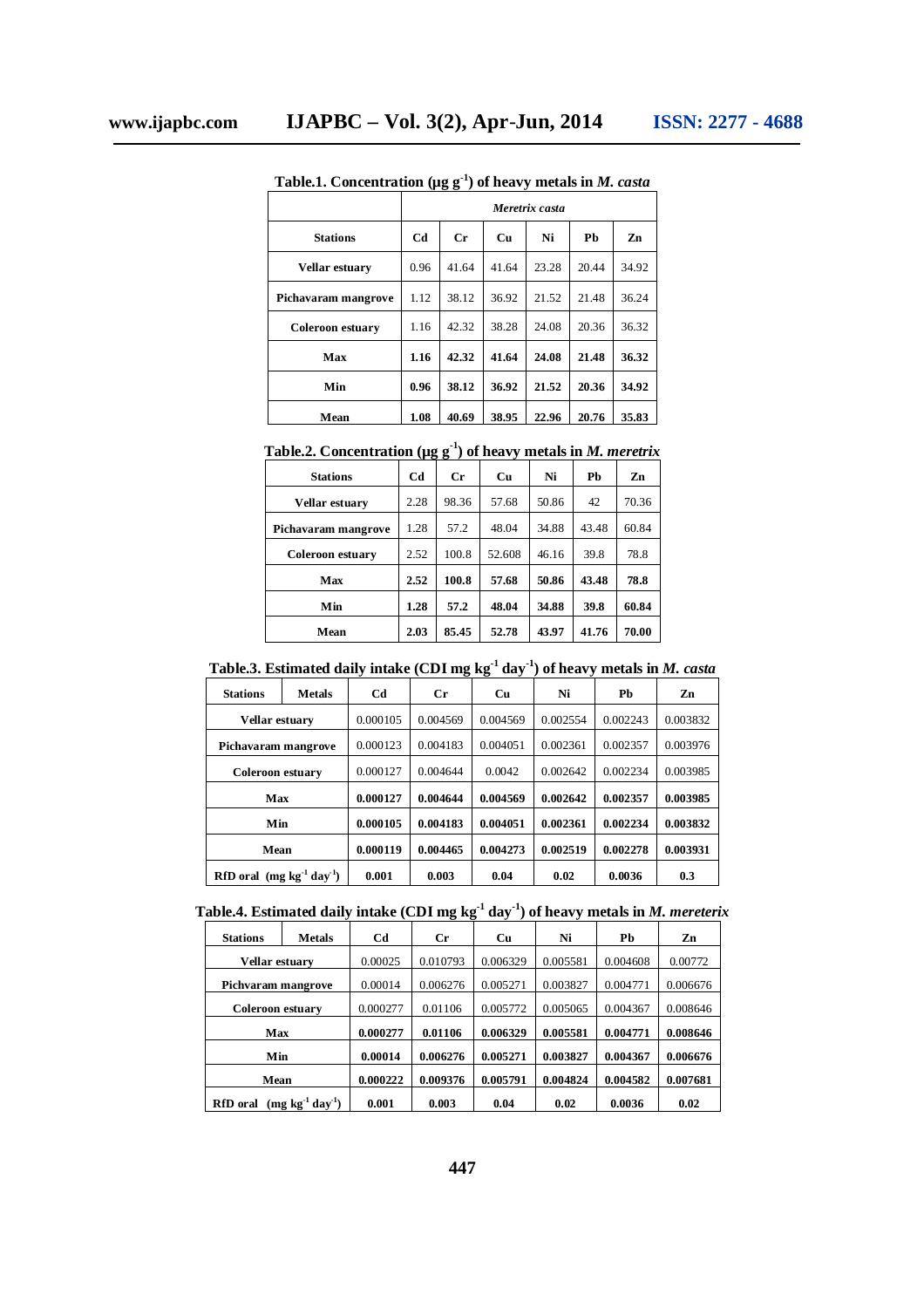| <b>Stations</b>         | <b>Metals</b> | Cd   | Cr   | Cп   | Ni   | Ph   | Zn   |
|-------------------------|---------------|------|------|------|------|------|------|
| Vellar estuary          |               | 0.11 | 1.52 | 0.11 | 0.13 | 0.62 | 0.01 |
| Pichavaram mangrove     |               | 0.12 | 1.39 | 0.10 | 0.12 | 0.65 | 0.01 |
| <b>Coleroon estuary</b> |               | 0.13 | 1.55 | 0.11 | 0.13 | 0.62 | 0.01 |
| Max                     |               | 0.13 | 1.55 | 0.11 | 0.13 | 0.65 | 0.01 |
| Min                     |               | 0.11 | 1.39 | 0.10 | 0.12 | 0.62 | 0.01 |
| Mean                    |               | 0.12 | 1.49 | 0.11 | 0.13 | 0.63 | 0.01 |

**Table.5. Health risk assessment calculation for hazard quotient (HQ) of** *M. casta*

**Table.6. Health risk assessment calculation for hazard quotient (HQ) of** *M. mereterix*

| <b>Stations</b>         | <b>Metals</b> | <b>Cd</b> | $C_{r}$ | <b>Cu</b> | Ni   | Ph   | Zn   |
|-------------------------|---------------|-----------|---------|-----------|------|------|------|
| Vellar estuary          |               | 0.25      | 3.60    | 0.16      | 0.28 | 1.28 | 0.03 |
| Pichavaram mangrove     |               | 0.14      | 2.09    | 0.13      | 0.19 | 1.33 | 0.02 |
| <b>Coleroon estuary</b> |               | 0.28      | 3.69    | 0.14      | 0.25 | 1.21 | 0.03 |
| Max                     |               | 0.28      | 3.69    | 0.16      | 0.28 | 1.33 | 0.03 |
| Min                     |               | 0.14      | 2.09    | 0.13      | 0.19 | 1.21 | 0.02 |
| Mean                    |               | 0.22      | 3.13    | 0.14      | 0.24 | 1.27 | 0.03 |

#### **REFERENCES**

- 1. Castro R, Pereira S, Lima A, Corticeiro S, Válega M, Pereira E, et al. Accumulation, distribution and cellular partitioning of mercury in several halophytes of a contaminated salt marsh. Chemosphere 2009;76: 1348 –55.
- 2. Usero J, Izquierdo C, Morillo J, Gracia I. Heavy metals in fish (Solea vulgar is, *Anguilla anguilla* and *Liza aurata*) from salt marshes on the southern Atlantic coast of Spain. Environ Int 2004; 29(7): 949–56.
- 3. Muhammad, S., Shah, M.T., Khan, S., 2011. Health risk assessment of heavy metals and their source apportionment in drinking water of Kohistan region, northern Pakistan. Microchemical Journal 98, 334–343.
- 4. El Nemr, A., 2012. ''Environmental Pollution and its Relation to Climate Change''. Nova Science Publishers Inc., Hauppauge, New York, ISBN-13: 978-1-61761-794-2, 694pp.
- 5. Guven, K., Ozbay, C., Unlu, E., Satar, A., 1999. Acute lethal toxicity and accumulation of copper in Gammarus pulex (L.) (Amphipoda). Turkish Journal of Biology 23, 513–521.
- 6. Rietzler, A.C., Fonseca, A.L., Lopes, G.P., 2001. Heavy metals in tributaries of Pampulha reservoir Minas, Gerais. Brazilian Journal of Biology 61, 363–370.
- 7. Bai, J., Xiao, R., Cui, B., Zhang, K., Wang, Q., Liu, X., Gao, H., Huang, L., 2011. Assessment heavy metal pollution in wetland soils from the young and old reclaimed regions in the<br>Pearl River Estuary, South China. Pearl River Estuary, South China. Environmental Pollution 159, 817–824.
- 8. Oliveira Ribeiro, C.A., Schatzmann, M ., Silva de Assis, H.C., Silva, P.H., Pelletier, E., Akaishi, F.M., 2002. Evaluation of tributyltin subchronic effects in tropical freshwater fish (*Astyanax bimaculatus, Linnaeus,* 1758). Ecotoxicology and Environmental Safety 51, 161–167.
- 9. Hogstrand, C and Haux, C., 2001. Binding and detoxification of heavy metals in lower vertebrates with reference to metallothionein. Comparative Biochemistry and Physiology: Part C 100, 137–214.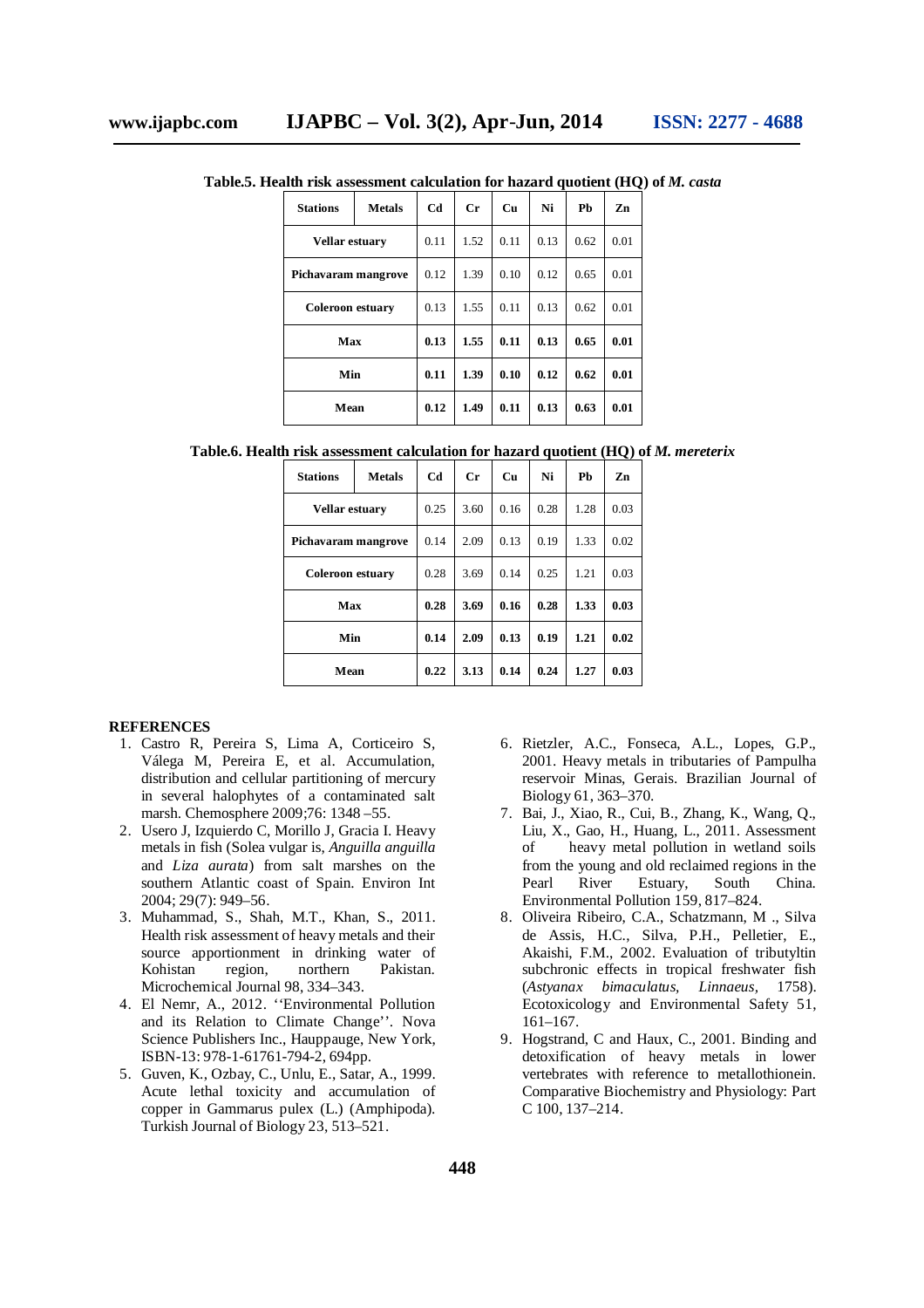- 10. Oliveira Ribeiro, C.A., Schatzmann, M ., Silva de Assis, H.C., Silva, P.H., Pelletier, E., Akaishi, F.M., 2002. Evaluation of tributyltin subchronic effects in tropical freshwater fish (*Astyanax bimaculatus, Linnaeus,* 1758). Ecotoxicology and Environmental Safety 51, 161–167.
- 11. Damek-Proprawa, M., Sawicka-Kapusta, K., 2003. Damage to the liver; kidney and testis with reference to burden of heavy metals in yellow-necked mice from areas around steelworks and zinc smelters in Poland. Toxicology 186, 1–10.
- 12. Storelli MM and Marcotrigia no GO. Fish for human consumption: risk of contamination by mercury. Food Addit Con tam 2000;17(12):1007 –11.
- 13. Storelli, M.M., Busco, V.P., Marcotrigiano, G.O., 2005b. Mercury and arsenic speciation in the muscle tissue of *Scyliorhinus canicula* from the Mediterranean sea. Bull. Environ. Contam. Toxicol. 75, 81–88.
- 14. Storelli, M.M., Giacominelli Stuffler, R., Storelli, A., Marcotrigiano, G.O., 2006. Cadmium and mercury in cephalopods molluscs: estimated weekly intake. Food Addit. Contam. 23, 25–30.
- 15. Eljarrat, E and Barcelo´, D., 2003. Priority lists for persistent organic pollutants and emerging contaminants based on their relative toxic potency in environmental samples. J. Chromatogr. A 1008, 181–192.
- 16. Fattore, E., Fanelli, R., La Vecchia, C., 2002. Persistent organic pollutants in food: public health implications. J. Epidemiol. Community Health 56, 831–832.
- 17. Odland, J.O., Deutch, B., Hansen, J.C., Burkow, I.C., 2003. The importance of diet on exposure to and effects of persistent organic pollutants on human health in the Arctic. Acta Paediatr. 92, 1255– 1266.
- 18. Eljarrat, E., Monjonell, A., Caixach, J., Rivera, J., 2002. Toxic potency of polychlorinated dibenzo-p-dioxins, polychlorinated dibenzofurans, and polychlorinated biphenyls in food samples from Catalonia (Spain). J. Agric. Food Chem. 50, 1161–1167.
- 19. Bayen, S., Koroleva, E., Lee, H.K., Obbard, J.P., 2005. Persistent organic pollutants and heavy metals in typical sea foods consumed in Singapore. J. Toxicol. Environ. Health A 68, 151–166.
- 20. Rubio, C., Gonza´ lez-Iglesias, T., Revert, C., Reguera, J.I., Gutie´rrez, A.J., Hardisson, A., 2005. Lead dietary intake in a Spanish

population (Canary Islands). J. Agric. Food Chem. 53, 6543–6549.

- 21. Goldberg, E.D., 1975. The mussel watch a first step in global marine monitoring. Marine Pollution Bulletin 6, 111–115.
- 22. Lauenstein, G.G., Robertson, A., O'Connor, T.P., 1990. Comparison of trace-metal data in mussels and oysters from a mussel watch program of the 1970s with those from a 1980s program. Marine Pollution Bulletin 21, 440– 447.
- 23. O'Connor, T.P., 2002. National distribution of chemical concentrations in mussels and oysters in the USA. Marine Environmental Research 53, 117–143.
- 24. Kim, M., Wolt, J.D., 2011. Probabilistic risk assessment of dietary cadmium in the South Korean population. Food Additives and Contaminants. Part A – Chemistry Analysis Control Exposure and Risk Assessment 28, 62– 70.
- 25. Smith, A.G., Gangolli, S.D., 2002. Organochlorine chemicals in seafood: occurrence and health concerns. Food and Chemical Toxicology 40, 767–779.
- 26. Rainbow, P.S., 1990. In: Furness, R.W., Rainbow, P.S. (Eds.), Heavy Metals in the Marine Environment. CRC Press, Boca Raton, FL, pp. 67–80.
- 27. Luoma, N.S., Rainbow, O.S., 2008. Metal contamination in aquatic environments. Science and Lateral Management. Cambridge University Press, New York, p. 572.
- 28. Leung, K.M.Y., Morgan, I.J., Wu, R.S.S., Lau, T.C., Svavarsson, J., Furness, R.W., 2001. Growth rate as a factor confounding the use of the dogwhelk Nucella Lapillus as biomonitor of heavy metal contamination. Marine Ecology Progress Series 221, 145–159.
- 29. Schiewer U (2002) Recent changes in northern German lagoons with special reference to eutrophication. In: Schernewski, G., Schiewer, U. (Eds.), Baltic Coastal Ecosystems: Structure, Function and Coastal Zone Management. Springer Verlag, Berlin, pp. 19–30.
- 30. Walting, R. J. (1981). A manual of methods for use in the southern African marine pollution monitoring programme. In South African Natural Scientific Programmes Report, pp. 81.
- 31. FAO, 1983. Compilation of legal limits for hazardous substances in fish and fishery products. FAO Fishery Circular No. 464, pp. 5– 100.